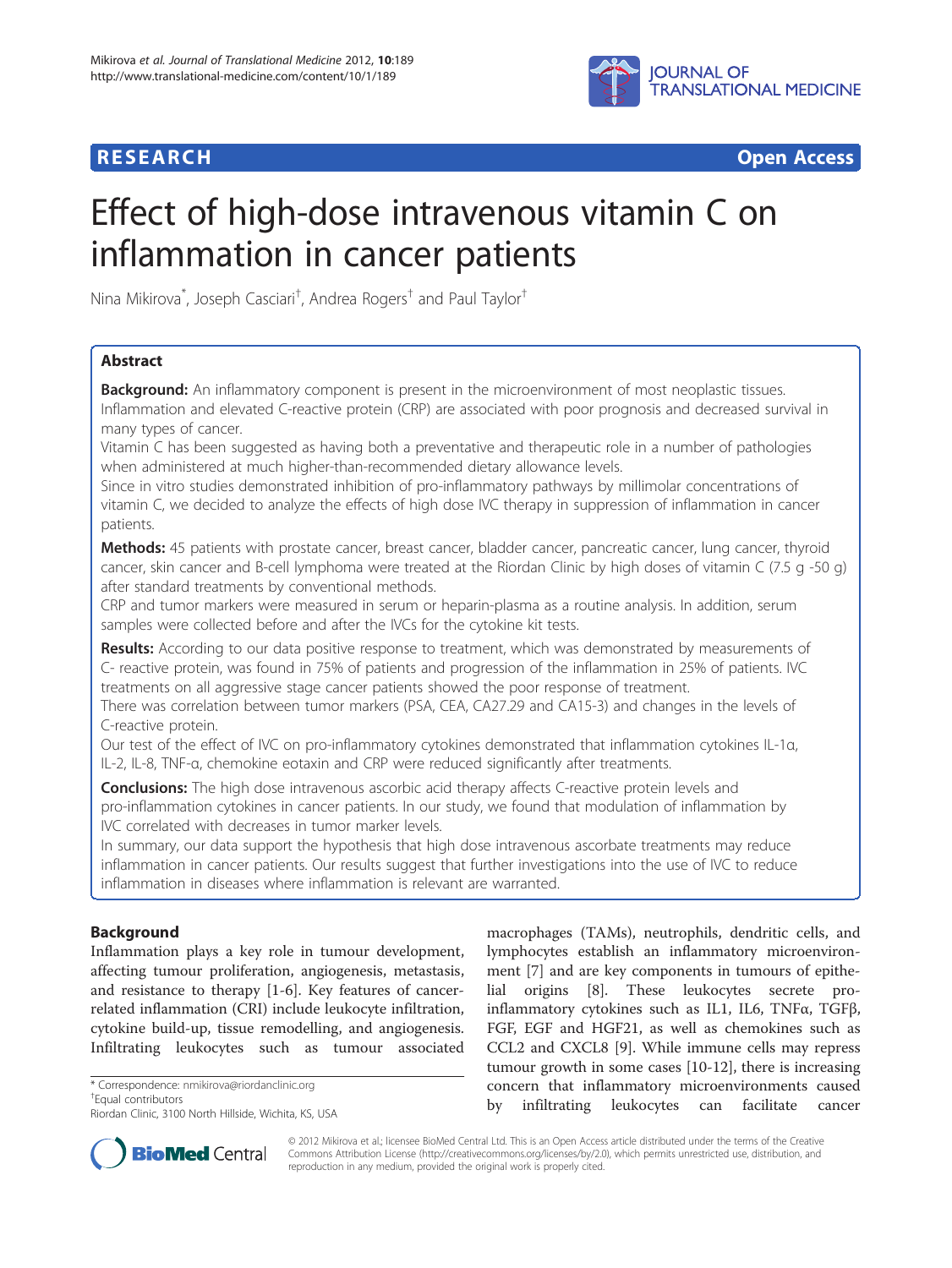development [[13](#page-8-0)-[16](#page-8-0)]. In clinical studies, TAMs are associated with poor prognosis, while the use of antiinflammatory agents is associated with reduced instances of certain cancers [[14,17\]](#page-8-0).

Several studies indicate that inflammation is a marker of high cancer risk and poor treatment outcome [[18](#page-8-0)-[22](#page-8-0)]. In response to systemic inflammation, and in particular in response to elevated IL-6 levels, the liver produces CRP [\[23](#page-8-0)], a protein that binds to dead or dying cells to activate the complement system. CRP can be used as a marker of systemic inflammation. It correlates with disease progression and can be used to monitor infection [\[18,24-27\]](#page-8-0). For example, subjects with highly elevated CRP concentrations (above 80 mg/L, as compared to values below 5 mg/L) showed 3.5 times the risk for "all-cause" mortality compared to other subjects [[28](#page-8-0)]. There are particularly strong negative correlations between CRP levels and cancer survival [\[14,24,28](#page-8-0)-[38](#page-8-0)] in a wide variety of cancer types. For example, cancer patients with highly elevated CRP showed increased mortality by a factor of 28. Thus, CRP concentration data confirm a correlation between cancer progression and inflammation.

Serum CRP concentrations in human subjects are, according to one report, inversely correlated with antioxidant nutrient concentrations [\[39\]](#page-8-0). Vitamin C (ascorbate, ascorbic acid, AA) is a water-soluble antioxidant and essential nutrient for immune cells and extracellular matrix production [[40,41](#page-8-0)]. These properties, as well as the correlations between ascorbate depletion in cancer patients and prognosis [\[42\]](#page-8-0), suggest that vitamin C may have a beneficial effect on inflammation in cancer patients. Experiments by Hartel et al. [[43](#page-8-0)] indicate that 20 mM ascorbate inhibited production of IL-6 and TNF- $\alpha$  in monocytes without affecting IL-1 or IL-8 levels. For lymphocytes, the same ascorbate concentrations inhibited IL-2 production without affecting TNF-α of IFN-γ levels. Ascorbate, at milli molar concentrations, may also inhibit NF-κB activation in endothelial cells [[44](#page-9-0)]. NF-κB is an important transcription factor that mediates changes in gene expression during inflammation. The effect may be concentration dependent, as a different study indicated that low ascorbate doses (0.2 mM) actually enhanced NF-κB in Jurkat T-cells [\[45](#page-9-0)]. Other studies show that ascorbate inhibits TNF-α activation of NF-κB in human cell lines in vitro in a concentration dependent fashion, and can also inhibit GM-CSF, IL-3, and IL-5 production [[46](#page-9-0)].

While millimolar ascorbate concentrations are not usually considered 'physiological', they can be achieved if the vitamin is administered intravenously at high dose. Intravenous vitamin C therapy has been used in the treatment of cancer [[47](#page-9-0),[48](#page-9-0)]. Rationales for IVC therapy include preferential toxicity of ascorbate toward cancer cells [\[49,50\]](#page-9-0), potential benefits of ascorbate for immune cells [\[48](#page-9-0)], and ascorbate inhibitory effect on angiogenesis

[[51,52\]](#page-9-0). In a study with guinea pigs, tumour growth was significantly reduced in cases where intra-tumour ascorbate concentrations reached the millimolar level [[53\]](#page-9-0).

In addition, inflammation and oxidative stress can cause down-regulation of immune system associated with T cell dysfunction, which has been described in cancer, infectious, and autoimmune diseases. In cancer and other inflammatory conditions, the T cell receptor (TCR) zeta chain is cleaved resulting in T-cell and Natural Killer (NK) cell inability to activate [\[54\]](#page-9-0). Several studies have shown that chronic inflammation is mandatory for the induction of an immunosuppressive environment, due to the high concentrations of reactive oxygen species formed by myeloid suppressor cells [[55,56\]](#page-9-0). Clinically, this occurrence is associated with poor prognosis [\[57,58\]](#page-9-0). As the in vitro tissue cultures have shown a reversal of TCR cleavage by antioxidants [[59,60\]](#page-9-0), the result of treatment by ascorbic acid may augment T-cell and NK cell immunity.

Over the course of 35 years, the Riordan Clinic has administered IVC to cancer patients. For some of these subjects, blood chemistry data before, during, and after IVC treatments provide measurements of plasma ascorbate, CRP levels, and the levels of cancer markers such as PSA and CEA. This manuscript details an analysis of these clinical data to determine if a correlation exists between IVC treatments, inflammation (measured by CRP, cytokine levels), and tumour progression (measured by PSA, CEA and other tumour markers).

# **Methods**

# Biochemical assays and analysis

CRP concentrations in blood (serum or heparin-plasma) were analysed using a particle-enhanced immune-turbidimetric assay (CRP Ultra WR Reagent kit, Genzyme) according to manufacturer's instructions on an automated analyser (CobasMIRA, Roche Diagnostics). The upper boundary for the normal range was set to 1.9 mg/L.

Blood concentrations of cytokines INF-γ, IL-1, IL-2, IL-8, TNF-α, and eotaxin were obtained using commercially available cytokine array ELISA kits (Ray Biotech). The chemiluminescent signal was imaged by the Bio-Image system (Alpha Innotech). The antigen-antibody spots on the image were circled by Spot Denso of FluorChem SP software (Alpha Innotech). Serum samples from non-cancer people were used as normal ranges. The pro-inflammatory markers from eleven patients before and after 6 IVCs were compared.

Serum vitamin C measurements were attained as described elsewhere [\[61](#page-9-0)].

#### Statistical analysis

The data were analysed by Systat software (Systat, Inc) and Kaleidagraph software. Variables were presented as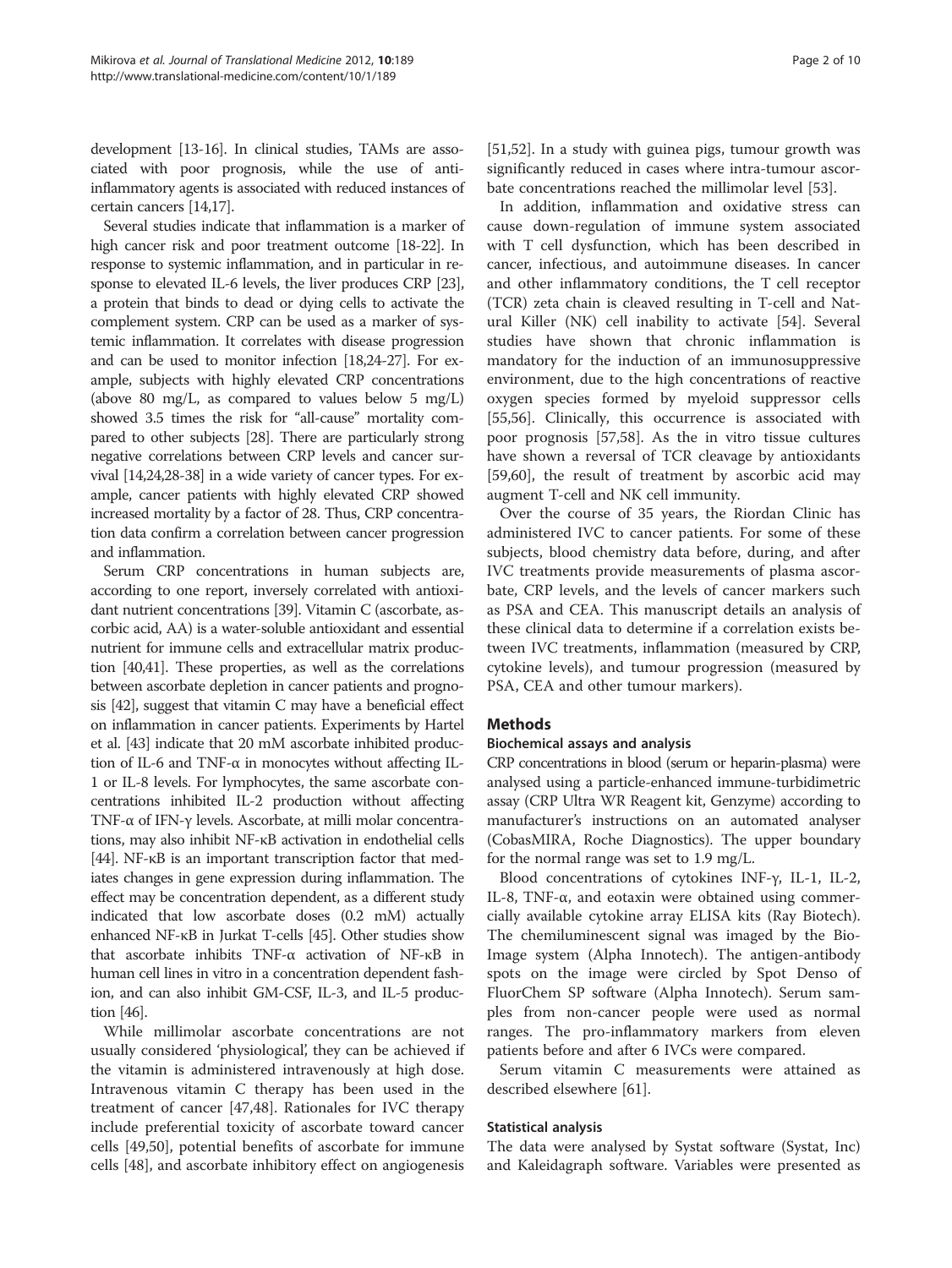mean values  $\pm$  SD, or as medians with corresponding 25th percentiles. Association between different factors was assessed using linear models. Statistical significance was accepted if the null hypothesis could be rejected at  $p \leq 0.05$ .

## Patients and treatments

The diagnosis of patients as to their malignant disease and status was based on the information provided to Riordan Clinic and sent from pathologist and/or oncologist at the request of the patient.

First, patients are tested for glucose-6-phosphate dehydrogenase deficiency prior to treatment, as this deficiency can cause hemolysis. Patients with G6PDH deficiency were not given IVC. For eligible patients, the Riordan IVC protocol was administered as described elsewhere [\[48\]](#page-9-0). Briefly, subjects initially receive of 7.5 to 15 g ascorbate infused by slow drip in saline solution. To ensure that patient has adequate renal function, hydration and urinary voiding capacity, baseline lab tests were performed that include a serum chemistry profile and urinalysis. Provided these first treatments are well tolerated, patients are given the option to continue with 25 to 50 g infusions up to three times per week.

Patients who received IVC treatment signed informed consent. Privacy and patient anonymity guidelines were strictly followed in gathering the data for analysis.

Data were analysed for 45 patients who went through the Riordan IVC protocol: twenty-four with prostate cancer, nine with breast cancer, three each with bladder cancer, pancreatic cancer, and lung cancer, and one each with thyroid cancer, skin cancer and B-cell lymphoma. Several patients had metastasis. Treatment and additional clinical data were obtained from medical records. Many of the patients were treated initially by conventional way, by operation, radiotherapy, and administration of hormones and cytotoxic substances. Characteristics of subjects under analysis are listed in Table [1:](#page-3-0) the median age of the patients was 68 years, with a range of 47–85 years. Clinical response to IVC treatment was assessed by screening parameters of inflammation, cancer markers, complete blood counts, lipid profiles and nutritional status. The median follow-up time was 7.2 years and ranged from 1 year to 18 years.

To analyse the effect of IVC on the level of proinflammatory cytokines, IVC was given to 11 new coming cancer patients at dose of 15 g, 25 g, 50 g, 50 g, 50 g, and 50 g each time for 6 times. All 11 patients were at relative clinical stable status after the conventional cancer treatments (surgery, chemo, or radiation therapies). Patients had different types of cancers (breast, colon, lung, pancreatic, renal and prostate cancer). For example, all breastcancer patients in the ascorbate-treated group already had mastectomy and radiotherapy and had been given hormones, but all had relapsed by the time ascorbate supplementation was commenced. Treatment of this group of patients was assigned by IVC 15 g-50 g once a day one time per week. Sera were collected before IVC, before the 6th IVC and after the 6th IVC for the cytokine kit test to see the trend of IVC effects on cytokines. Six patients were tested further for the effect of 50 g IVC infusion on Creactive protein.

## Results

Our database contained forty-five subjects who received IVC therapy (ranging from one to 100 treatments, with a median of nine treatments and an inter-quartile range, IQR, of five to eighteen treatments) and for whom CRP data were available before or after treatment (Table [1](#page-3-0)). Figure [1](#page-4-0) shows CRP values before and after treatment.

Most of the subjects,  $76 \pm 13\%$  (95% confidence) showed a reduction in CRP values during IVC therapy. If only subjects who had initially elevated CRP (> 10 mg/L) levels are considered, 86 ± 13% (95% confidence) showed a reduction in CRP values during IVC therapy. This is also indicated by the fact that twenty-eight subjects had elevated CRP prior to therapy, but only 14 had elevated CRP levels after treatment. Among the twentyeight subjects who started with elevated CRP levels, the median CPR reduction was 80% with an IQR of 39% to 94%.

Example of the changed levels of CRP with indicated periods of IVC treatments by 15 g and 50 g of IVC is shown in Figure [2.](#page-4-0)

Unfortunately, our data covers patients who varied in the number of treatments they received. For patients with prostate cancer, the percentage decrease in CRP concentration after treatment was higher when the patient had more frequent treatments. Median CRP reductions of 95% were attained in subjects who were treated frequently (intervals between IVC infusions being fewer than 10 days) while those treated less frequently. The negative response to IVC treatment with dosages 15 g-50 g was found in patients with gastric cancer (CRP was increased from 1.0 mg/L to 60 mg/L in 160 days, 15 IVC treatments). Progression was measured for three patients with pancreatic cancer. One patient had metastasis in liver and bones, and for this patient CRP was increased from 3.8 mg/L to 54 mg/L in 42 days (13 IVC treatments by dosages 25 g-50 g). For another patient without metastasis, the increase in CRP was from 2 mg/ L to 25 mg/L in 400 days. The third patient with pancreatic cancer had 24 treatments during 90 days and CRP was increased from 15 mg/L to 89 mg/L. The patient with cholangiocarcinoma stage IV had 33 IVC treatments in 68 days and CRP was increased from 19 mg/L to 144 mg/L. Negative outcome was found for a patient with lung cancer with metastasis. This patient had 37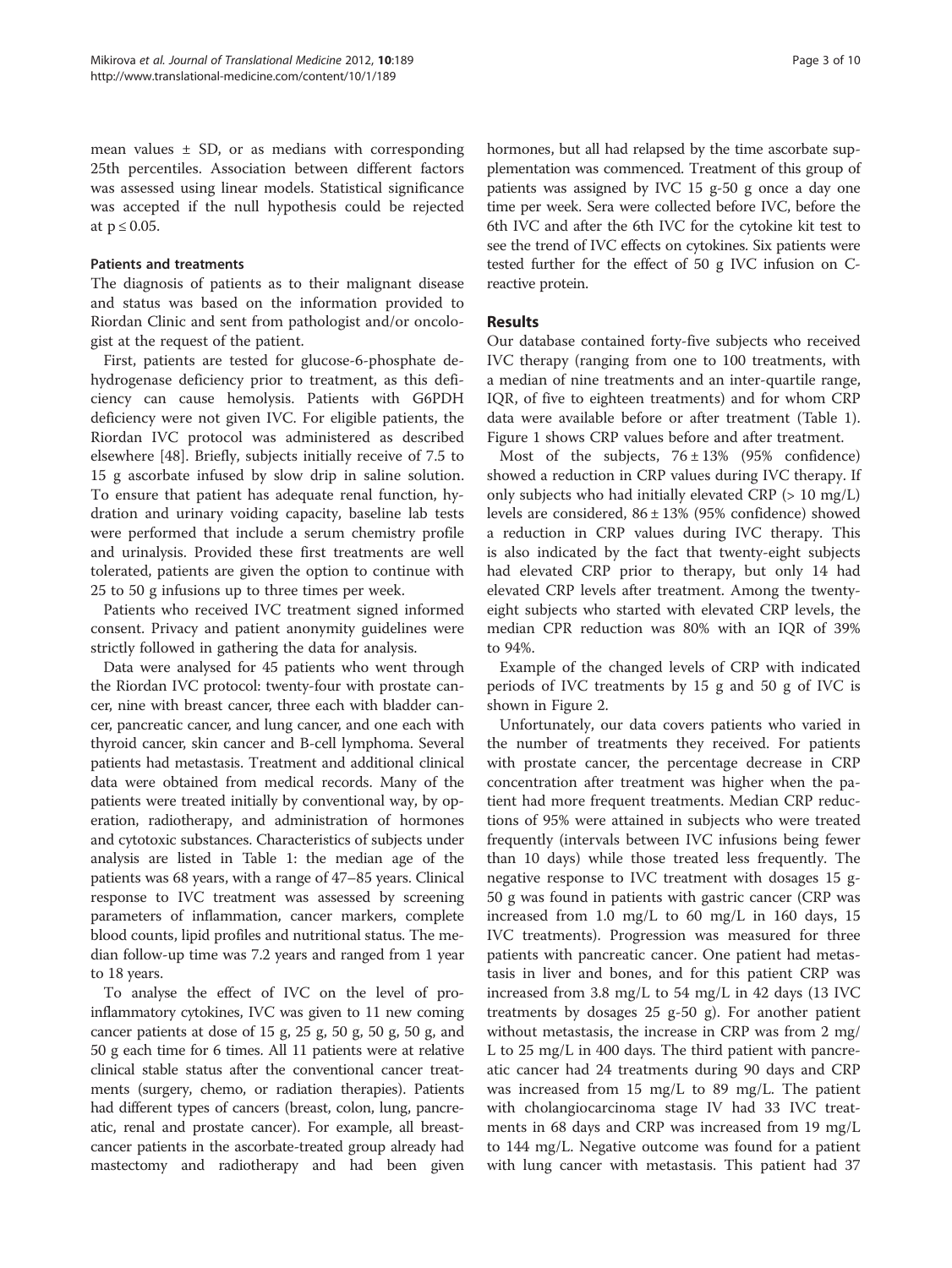# <span id="page-3-0"></span>Table 1 Characteristics of subjects under analysis with duration and number of treatments

| Type of cancer                                                                                                | Age | Sex | CRP<br>before  | <b>CRP</b><br>after | Days of<br>treatment | Number of<br>treatments | <b>Conventional treatment</b>                                  |
|---------------------------------------------------------------------------------------------------------------|-----|-----|----------------|---------------------|----------------------|-------------------------|----------------------------------------------------------------|
| Anorectal adenocarcinoma, grade 3, invasive                                                                   | 60  | F   | 19.6           | 1.9                 | 663                  | $\overline{4}$          | low anterior resection,<br>colorectostomy                      |
| Biliary cancer, cholangiocarcinoma S-III(IV)                                                                  | 77  | M   | 19.58          | 143.76              | 68                   | 33                      | No records (NR)                                                |
| Bladder - transitional cell carcinoma x 2, grade 3                                                            | 66  | M   | 57.5           | 11                  | 76                   | 7                       | operations, post treatment<br>cycles                           |
| Bladder, grade 3                                                                                              | 65  | M   | 6.09           | 0.94                | 167                  | 7                       | 2 times surgery                                                |
| <b>Breast</b>                                                                                                 | 71  | M   | 6.2            | 3.1                 | 179                  | 2                       | mastectomy, Tomoxifen                                          |
| Breast                                                                                                        | 57  | F   | 19.4           | 0.4                 | 512                  | 47                      | <b>NR</b>                                                      |
| Breast                                                                                                        | 82  | F   | 22             | 8.9                 | 132                  | 2                       | radiation, 36 treatments                                       |
| <b>Breast</b>                                                                                                 | 66  | F   | 12             | 2.25                | 193                  | 3                       | Lamoxifin - 1.5 year                                           |
| <b>Breast</b>                                                                                                 | 89  | F   | 4.1            | 8.5                 | 454                  | 19                      | <b>NR</b>                                                      |
| Breast, ductal carcinoma in situ, high<br>nuclear grade                                                       | 67  | F   | 21.1           | 5.5                 | 555                  | 12                      | no surgery                                                     |
| Breast carcinoma in situ, Basal cell<br>carcinoma, Lymphoma                                                   | 71  | F   | 133.2          | 2.3                 | 682                  |                         | surgery, mastectomy,<br>chemotherapy                           |
| Breast, category 5                                                                                            | 78  | F   | 8.6            | 13.1                | 379                  | 20                      | <b>NR</b>                                                      |
| Breast, poorly differentiated duct cell<br>carcinoma grade 4,<br>Pancreas, malignant stage III, nonresectable | 78  | F   | 3.7            | 8.9                 | 233                  | $\overline{4}$          | no radiation or chemotherapy,<br>mastectomy                    |
| Breast, infiltrating tubular carcinoma                                                                        | 77  | F   | 2.7            | 7.9                 | 232                  | 3                       | no radiation, chemotherapy or<br>mastectomy                    |
| Breast, stage 1, T1 OMO, grade 2                                                                              | 53  | F   | 12             | 3.8                 | 44                   | 11                      | lumpectomy                                                     |
| Breast, Stage IIA; Nottingham grade 2                                                                         | 69  | F   | 9.3            | 3                   | 121                  | 20                      | breast lumpectomy; partial<br>mastectomy; excision (L) breast; |
| Colon, stage IV, liver cancer                                                                                 | 64  | M   | 44             | 3.4                 | 232                  | 12                      | surgery, chemotherapy,<br>hepatic resection                    |
| Gastric cancer                                                                                                | 70  | M   | 1.6            | 59.8                | 159                  | 15                      | <b>NR</b>                                                      |
| Large B cell lymphoma                                                                                         | 25  | F   | 10.5           | 0.3                 | 82                   | 18                      | <b>NR</b>                                                      |
| Lung                                                                                                          | 65  | M   | 216            | 35.9                | 174                  | 27                      | <b>NR</b>                                                      |
| Lung - squamous cell, grade 2                                                                                 | 80  | M   | 9              | 6.7                 | 82                   | 20                      | surgery, no chemotherapy                                       |
| Lung, renal                                                                                                   | 82  | F   | 19.2           | 59                  | 167                  | 37                      | <b>NR</b>                                                      |
| Lymphoma                                                                                                      | 53  | F   | 10.8           | 5.2                 | 110                  | 5                       | Immune therapy 4 treatments/<br>week every 6 months, Rutuxin   |
| Pancreas                                                                                                      | 85  | M   | 3.8            | 54.5                | 42                   | 11                      | <b>NR</b>                                                      |
| Pancreas, breast                                                                                              | 71  | F   | 10.1           | 0.4                 | 119                  | 44                      | <b>NR</b>                                                      |
| Pancreas, liver and bone metastasis                                                                           | 89  | M   | $\overline{2}$ | 25                  | 423                  |                         | cholecystojejunostomy and<br>gastrojejunostomy                 |
| Pros, Gleason score 6-8                                                                                       | 82  | M   | 3.9            | 8.8                 | 279                  | 8                       | no surgery or hormonal therapy                                 |
| Prostate                                                                                                      | 77  | M   | 26.2           | 0.4                 | 261                  | 16                      | <b>NR</b>                                                      |
| Prostate                                                                                                      | 80  | M   | 153.3          | 148.4               | 11                   | 5                       | <b>NR</b>                                                      |
| Prostate                                                                                                      | 93  | M   | 29.2           | 2.1                 | 136                  | 20                      | <b>NR</b>                                                      |
| Prostate, colon cancer                                                                                        | 89  | M   | 43.4           | 31.5                | 113                  | 5                       | chemotherapy, colonectomy                                      |
| Prostate, Gleason score 2.5, malignant<br>skin melanoma                                                       | 72  | M   | 6              | 0.9                 | 140                  | 8                       | <b>NR</b>                                                      |
| Prostate, Gleason score 6                                                                                     | 53  | M   | 8.4            | 1.9                 | 38                   | $\overline{4}$          | surgery                                                        |
| Prostate, Gleason score 6, squamous cell<br>melanoma, bone cancer                                             | 78  | M   | 35.5           | 1.3                 | 23                   | $\overline{4}$          | radical prosectomy                                             |
| Prostate, Gleason score 6, stage T2A                                                                          | 72  | M   | 22.1           | 3.66                | 400                  |                         | surgery                                                        |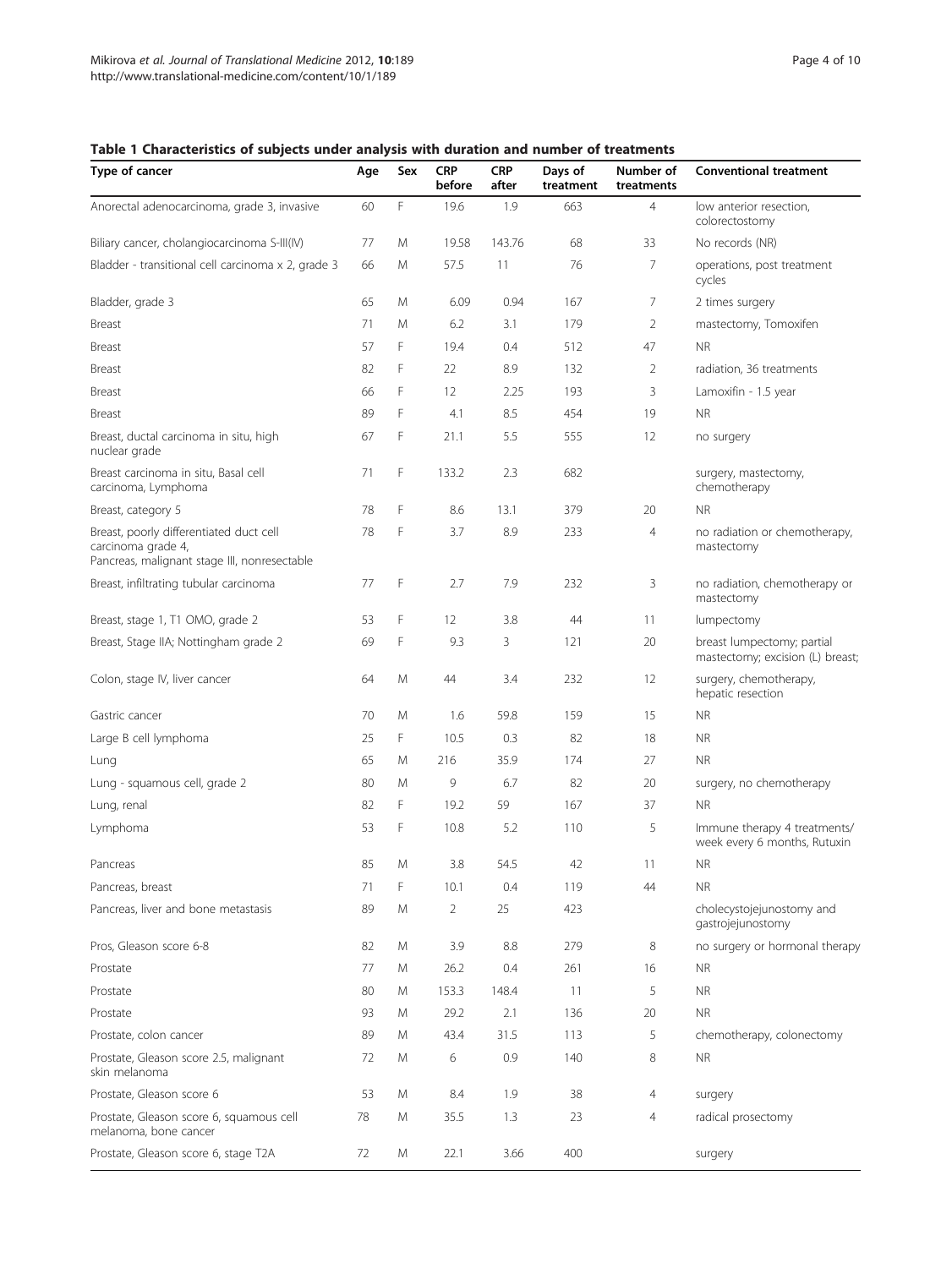| Prostate, Gleason score 7                                     | 78 | M | 16.7 | 4.8  | 401  | $\overline{4}$ | radiation and hormonal therapy           |
|---------------------------------------------------------------|----|---|------|------|------|----------------|------------------------------------------|
| Prostate, pancreas                                            | 74 | M | 14.9 | 40.7 | 89   | 24             | <b>NR</b>                                |
| Prostate, pancreas                                            | 86 | M | 500  | 54.3 | 542  | 102            | <b>NR</b>                                |
| Prostate, stage I                                             | 65 | M | 2.53 | 8.59 | 82   |                | prostatectomy                            |
| Prostate, Gleason score 4, increased to<br>6-9 during 2 years | 81 | M | 5    | 0.6  | 1449 | 3              | N <sub>R</sub>                           |
| Prostate, Esophageal cancer                                   | 84 | M | 15.3 | 3.1  | 37   | 6              | removal of esophagus                     |
| Prostate, metastatic adenocarcinoma,<br>Gleason score $4+4=8$ | 74 | M | 25   | 0.7  | 791  |                | radical prostatectomy                    |
| Rectal adenocarcinoma, invasive through<br>muscle layer       | 71 | M | 2.2  | 7.2  | 137  | 2              | chemotherapy radiation                   |
| Renal, Basal cell carcinoma                                   | 82 | M | 30.5 | 19.5 | 48   | 10             | operation, 33 treatments<br>by radiation |
| Skin, B-cell Lymphoma, Lung                                   | 83 | M | 8.9  | 1.5  | 754  | 36             | surgery, 40 radiations                   |

<span id="page-4-0"></span>Table 1 Characteristics of subjects under analysis with duration and number of treatments (Continued)

IVCs during 170 days and CRP was increased from 19 mg/L to 59 mg/L.

Progression was found for 2 patients with breast cancer (one with infiltrating tubular carcinoma, poorly differentiated duct cell carcinoma with second diagnosis pancreatic cancer in malignant stage 3, non-resectable), and another with breast cancer, category 5. For these patients the increase was mild from 3 mg/L and 8 mg/L to 10 mg/L and 13 mg/L frequently showed median CRP reductions of 64%.

The effects of IVC therapy on PSA tumor marker levels is shown in Figure [3](#page-5-0). We had twenty patients for whom PSA levels were assessed before and after IVC therapy. Fifteen of these subjects, 75% with a 95% confidence interval of ± 19%, showed reduced PSA levels during IVC treatment. The examples of the positive response to IVC treatments for patients with prostate cancer are presented in Figures [4](#page-6-0) and [5.](#page-6-0)

We also had data from nineteen other subjects (mostly breast cancer patients, with a few lung, pancreatic, bladder, and colon cancer patients) for cancer markers CEA, CA27.29, or CA15.3. There was statistically no benefit here, with only  $53 \pm 22\%$  (95% confidence) of subjects





decreased from an initial value of 16 mg/L level to a final value of

5.5 mg/L after the last treatment.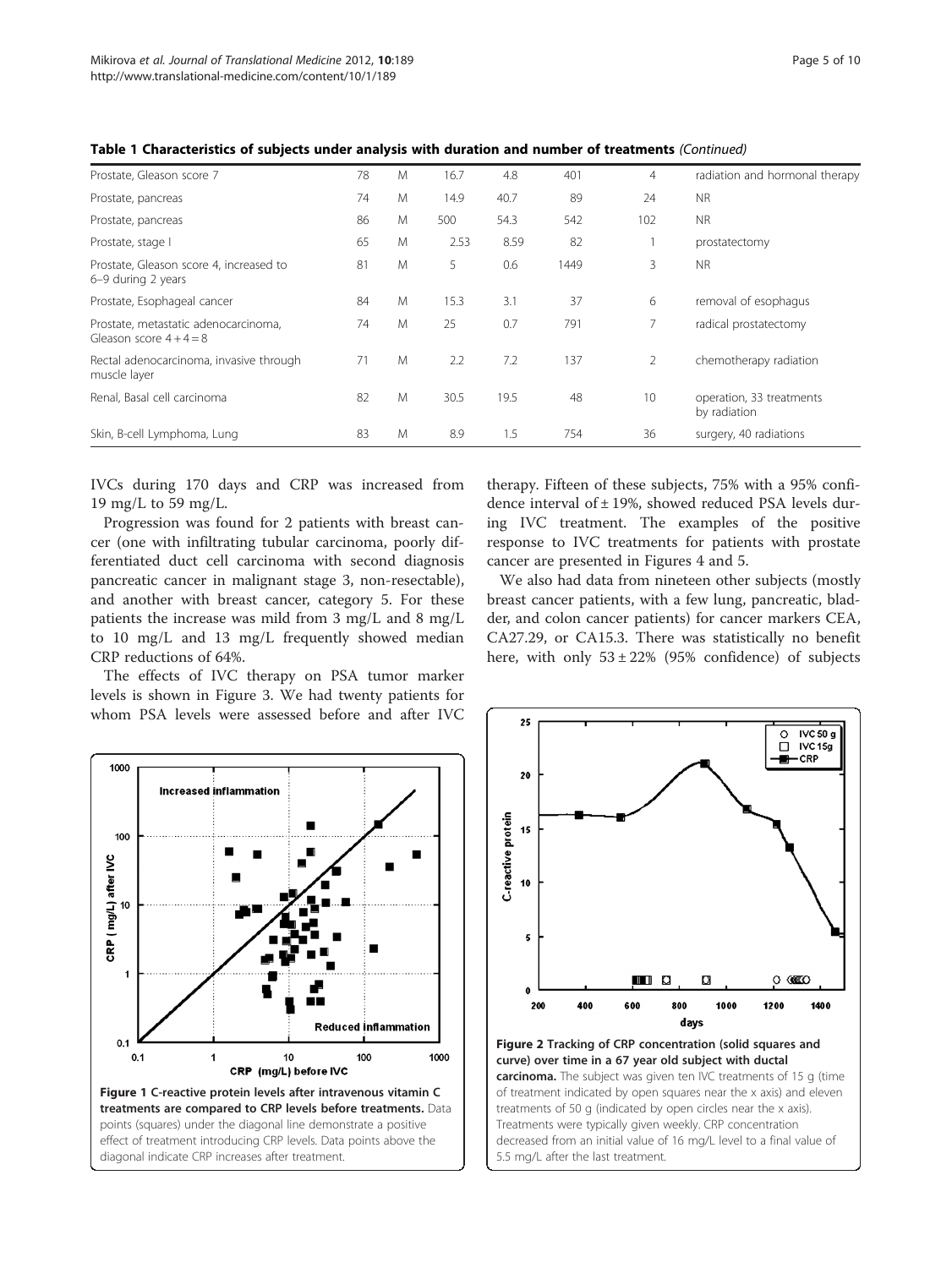<span id="page-5-0"></span>showing reduction in these tumor markers post treatments.

Table [2](#page-7-0) summarizes the percentage of patients who saw improvement in various parameters. The fraction of subjects seeing reduced inflammation, as measured by decreases in CRP, was significantly above fifty percent in the prostate cancer group, the breast cancer group, and the entire study group. IVC seemed to have a beneficial effect in reducing PSA levels, but we could not see a significant effect in breast cancer subjects or other cancer markers.

In patients for whom both tumor marker and CRP data are available, we found an interesting correlation: patients who had reduced CRP levels tended to also have reduced tumor marker values. This is shown in Figure [6](#page-7-0): linear regression shows a positive correlation with  $r^2$  = 0.62. Note that we did not observe a correlation between CRP concentrations and tumor marker values pre-treatments  $(r^2 = 0.02)$ 

To study the effects of IVC on inflammation in more detail, we measured serum cytokine levels in eleven subjects before and after IVC therapy. These subjects were given six treatments (at doses of 15 g for the first treatment, 25 g for the second treatment, and 50 g for the next four treatments). Plasma ascorbate levels in these subjects were measured to verify that sufficient concentrations were attained for cytokine effects. At the fifty gram treatments, plasma ascorbate concentrations immediately post infusion reached average values of roughly 18 mM. The effects of these treatments on serum concentrations of key pro-inflammatory cytokines



are shown in Figure [7.](#page-7-0) This figure shows two endpoints for each cytokine. The first is the change in cytokine concentration at the point just before the patients are given their sixth IVC dose and after this single 50 g IVC. The second is the change in cytokine concentration (relative to pre-therapy value) at the point just after the patients are given all six IVC dosages. The first endpoint perhaps indicates sustained reductions in cytokine levels due to one treatment while the second indicates an effect of ascorbate after several dosing. After six treatments, patients had noticeably lower levels of IL-2, TNF-α, and eotaxin. All cytokine levels were reduced after the last IVC injection. For six of these subjects, CRP levels were measured before and after the last injection of IVC. In all six cases, CRP concentrations decreased, typically by ten percent, after the infusion.

## **Discussion**

The vitamin C is used in complementary oncology, with intravenous administration being of particular interest since it allows for plasma ascorbate concentrations an order of magnitude beyond those attainable with oral administration [\[62,63\]](#page-9-0). Clinical studies suggest that this approach is feasible and potentially beneficial [[47,48,64,65\]](#page-9-0). Several mechanisms of action for ascorbate efficacy against cancer have been proposed over the years, but to our knowledge its potential role in mediating inflammation has not been previously addressed. In the research described in this manuscript, we used CRP as a clinical inflammation marker. Twenty-eight out of forty-five subjects in our study had sharply elevated CRP levels (above 10 mg/L) prior to IVC therapy, suggesting that inflammation is a prevalent problem for cancer patients. This is especially important since other reports indicate that inflammation, particularly elevated CRP, is a marker of a poor prognosis [\[66](#page-9-0)]. In  $76 \pm 13\%$  of our subjects, IVC therapy reduced CRP levels, with improvements being more prevalent  $(86 \pm 13%)$  in the subpopulation with pre-treatment CRP above 10 mg/L. Post-treatment, the number of subjects with these sharply elevated CRP levels was reduced from 28 to 14.

We found that decreases in CRP during treatment correlated with tumour marker decreases. This is consistent with other work [\[67](#page-9-0)] demonstrating that plasma CRP levels are well-correlated with serum PSA levels in prostate cancer patients. In the study [[67\]](#page-9-0) it was hypothesized that prostatic infection and inflammation may increase serum prostate-specific antigen levels. In addition, authors suggest that plasma CRP measurements may help to differentiate benign conditions from prostate cancer in patients with elevated serum PSA levels. Inflammation might be fundamental in prostate cancer and chronic inflammation may be a legitimate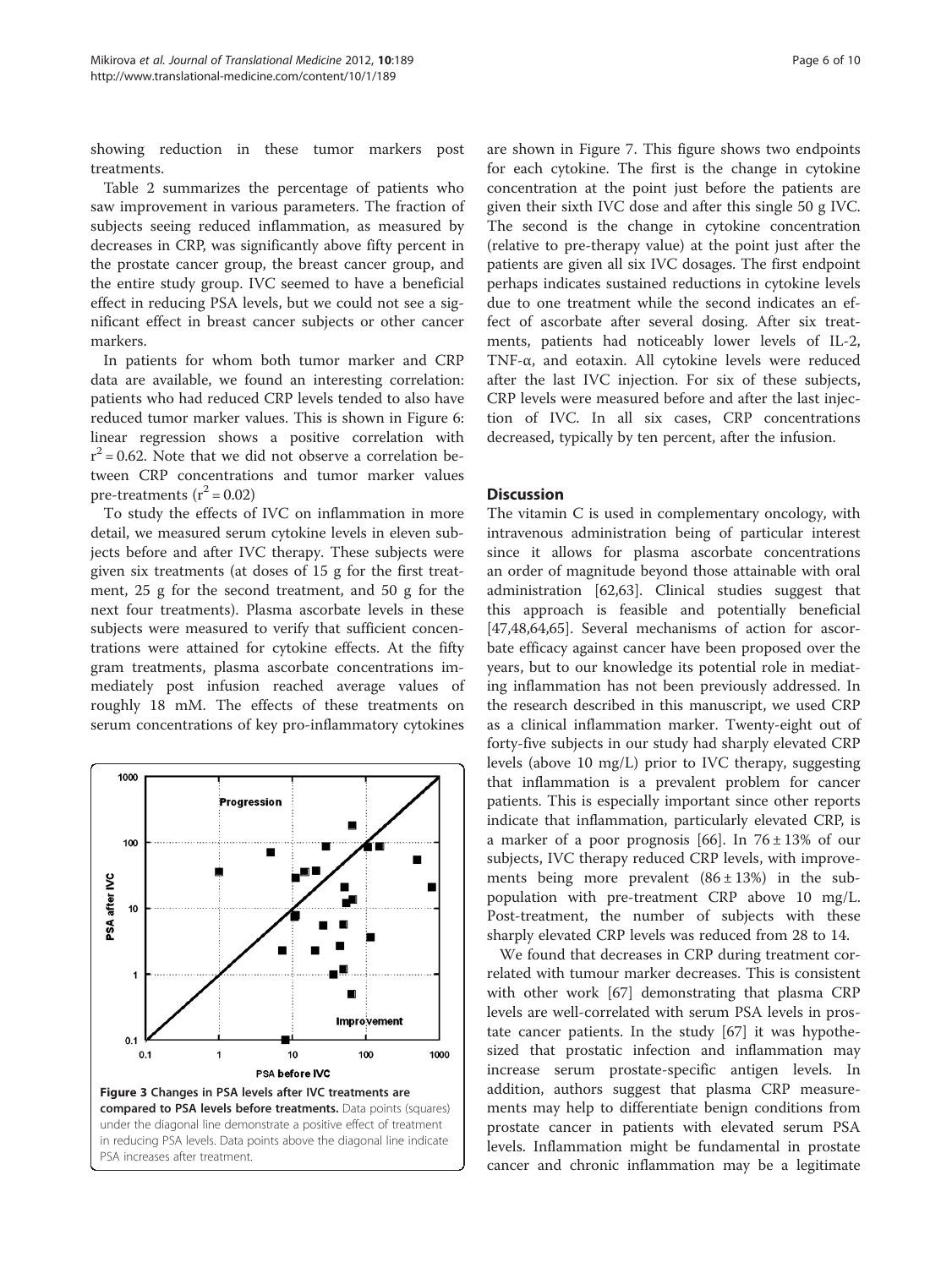<span id="page-6-0"></span>

target for prostate cancer chemoprevention and treatment. Inflammatory processes also play a role in the development of histologic benign prostatic hyperplasia [[68,69\]](#page-9-0). Acute and chronic inflammatory infiltrates are routinely found in prostate tissue specimens obtained

from men with BPH, and greater levels of inflammation have been observed in larger prostates [\[70-73](#page-9-0)].

It is interesting in our study, therefore, that prostate cancer patients showed the most benefit (in terms of reduced PSA and CRP levels) from IVC therapy. A



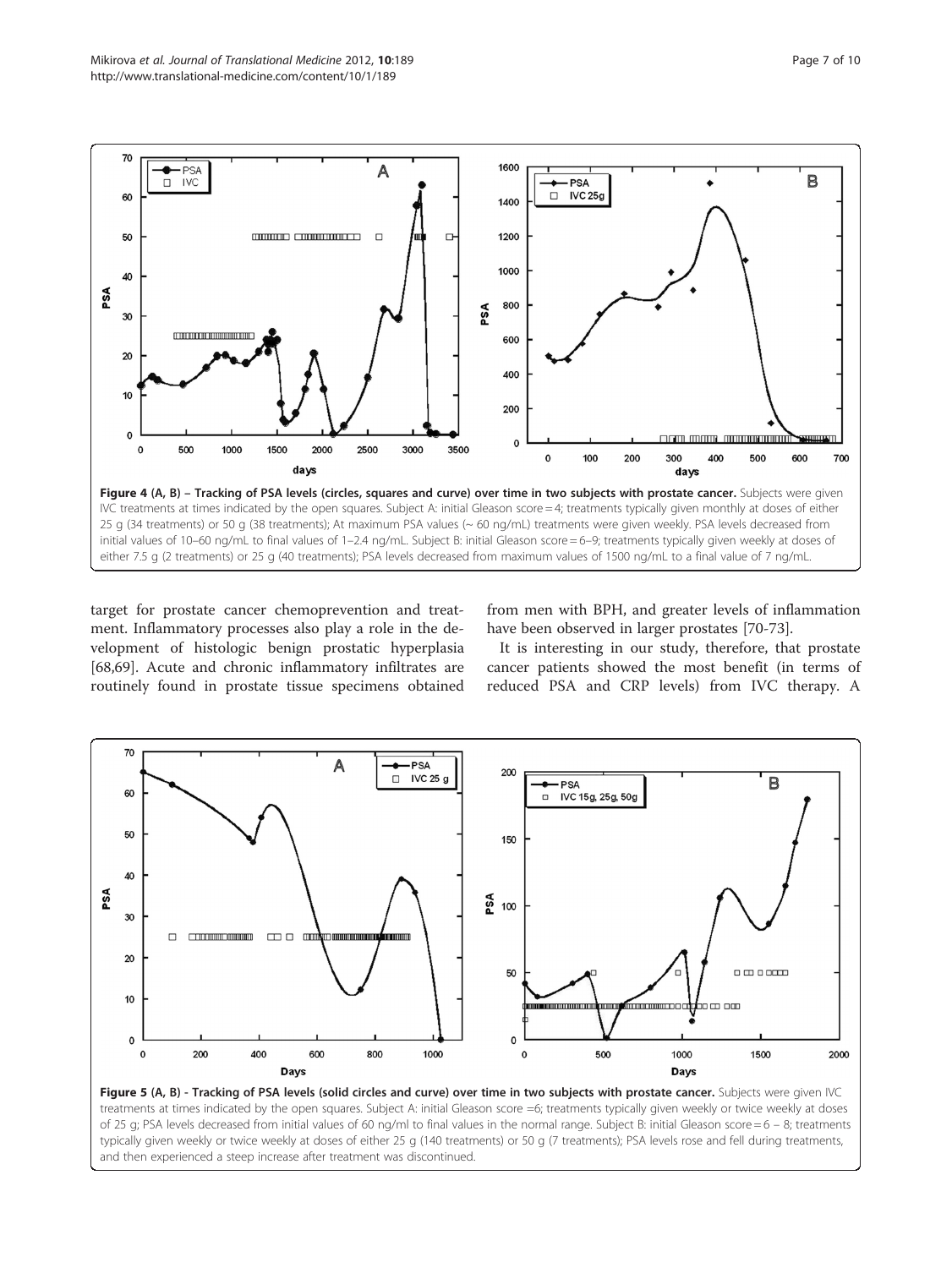<span id="page-7-0"></span>Table 2 Percentage of patients who saw reduction in CRP or tumour marker levels after IVC therapy  $" \pm "$  indicates 95% confidence intervals, "†" indicates proportions significantly above 50%

| 5.911111341111, 4.00012, 5.0001 |    |               |               |  |  |  |  |  |
|---------------------------------|----|---------------|---------------|--|--|--|--|--|
| <b>Cancer Type</b>              | N  | % Improvement |               |  |  |  |  |  |
| <b>CRP Reduction</b>            |    |               |               |  |  |  |  |  |
| Prostate                        | 14 | $79 \pm 21$   | $^\mathrm{+}$ |  |  |  |  |  |
| Breast                          | 10 | $80 \pm 25$   | $^\mathrm{+}$ |  |  |  |  |  |
| All patients                    | 45 | $76 \pm 13$   | $^\mathrm{+}$ |  |  |  |  |  |
| <b>Tumour Marker Reduction</b>  |    |               |               |  |  |  |  |  |
| Prostate                        | 18 | $77 + 21$     | $^\mathrm{+}$ |  |  |  |  |  |
| All PSA                         | 20 | $75 \pm 19$   | $^\mathrm{+}$ |  |  |  |  |  |
| Breast                          | 11 | $73 \pm 26$   |               |  |  |  |  |  |
| All CA/CEA                      | 19 | $53 \pm 22$   |               |  |  |  |  |  |
| All patients                    | 40 | $65 + 15$     | t             |  |  |  |  |  |

potential effect of IVC in reducing inflammation is also supported by our serum cytokine data, which demonstrate that levels of pro-inflammatory cytokines decrease during IVC therapy. IL-2, TNF-α, and eotaxin appeared to be chronically reduced in patients getting IVC therapy, while all six cytokines studied (IL-1α, IFN-γ, and IL-8, in addition to IL-2, TNF-α, and eotaxin) were acutely reduced after ascorbate infusions of 50 g. Average depression of IL-1 was 20% for six patients and the average decrease for eotaxin was 25%. Interleukin-1 is known to promote inflammatory processes and augment metastasis [[74\]](#page-9-0). It is abundant at tumour sites, where it affects the process of carcinogenesis, tumour growth and





invasiveness, and the patterns of tumour-host interactions [[75](#page-9-0),[76](#page-9-0)]. IL-1 induces uPA expression and NF-kB activation. TNF-alpha, another key inflammatory cytokines, plays a central role in the tumour progression. Constitutive expression of the TNF-alpha from tumour microenvironment is a characteristic of many malignant tumours and its presence is often associated with poor prognosis [\[77](#page-9-0)-[80](#page-9-0)]. Eotaxin-1 (CLL11) is a chemoattractant and lymphocyte activator that has been shown to affect tumour cell growth [\[81-83](#page-9-0)]. Chemokine receptor expression in many cancers correlates with poor prognosis, and there is evidence that eotaxin induces angiogenesis and metastasis [[84\]](#page-9-0).

In summary, our analysis of data from cancer patients given IVC, along with our tests of cytokine levels, suggest that IVC may reduce inflammation in cancer patients, and that this reduction in inflammation is correlated with reductions in the tumour markers PSA.

The strength of the study is that we used the protocol established in our clinic for the treatment of cancer patients by IVC therapy, lacking at many clinics at least as adjuvant therapy in treatment of malignant disease, and demonstrated the effect of this treatment on the level of inflammation in cancer patients. We analysed the array of patients with various forms of malignant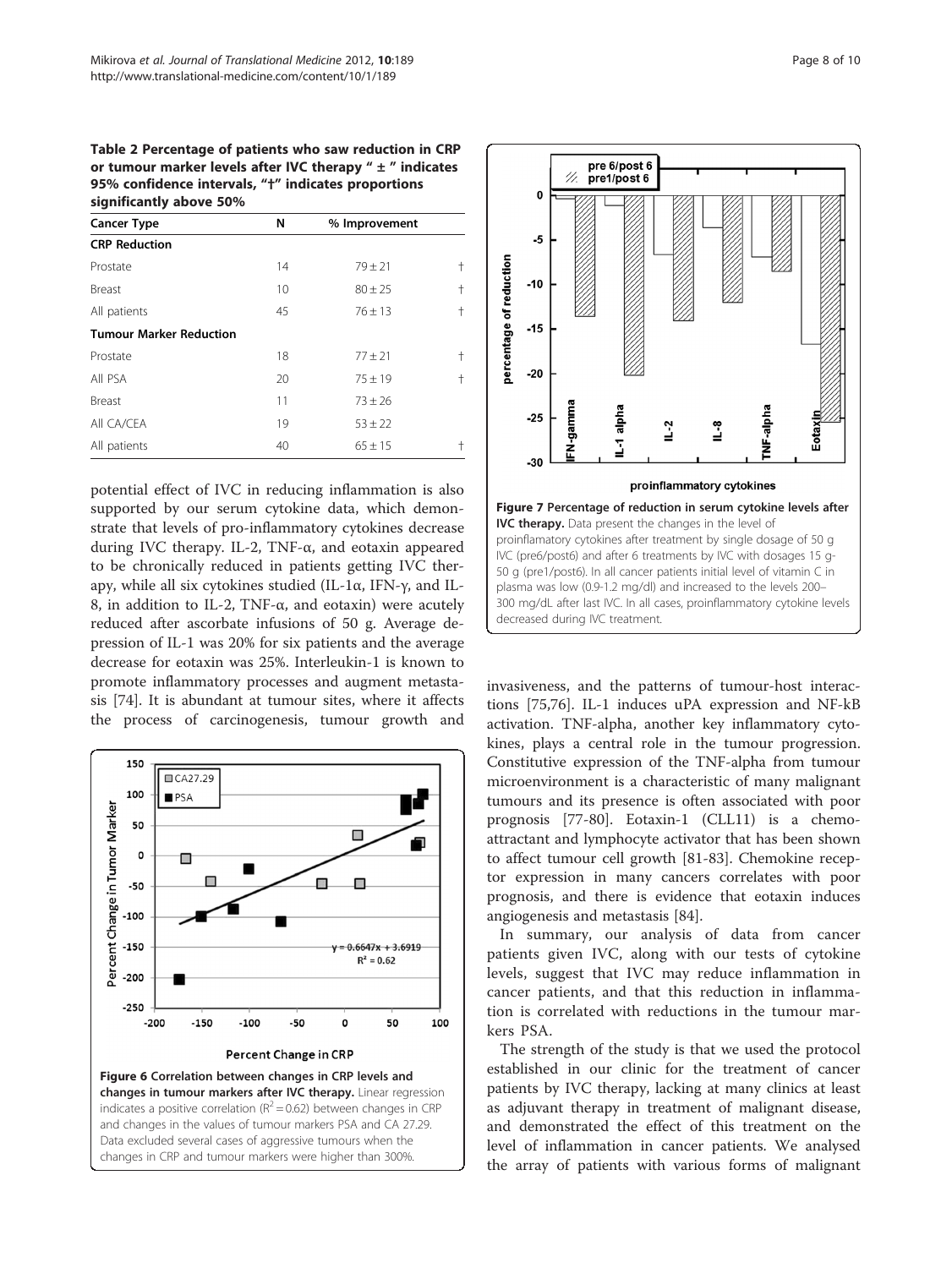<span id="page-8-0"></span>disease, although there were more patients with prostate malignancies than other forms of malignant disease.

The limitations of the study are that the measurements of parameters of inflammation and tumour markers were not very detailed and many patients did not have measurements of the inflammation cytokines during treatment.

Further research in this area and clinical studies of the efficacy of intravenous high dose vitamin C are warranted.

#### Competing interests

The authors declare that they have no competing interests.

#### Authors' contributions

NAM, PRT, AR and JJC analyzed data, interpreted results of analysis and conceptualized the manuscript. All authors read and approved the final manuscript.

#### Acknowledgements

The study was supported by Allan P Markin and Flossie E West Memorial **Trust.** 

#### Received: 11 June 2012 Accepted: 5 September 2012 Published: 11 September 2012

#### References

- 1. Coussens LM, Werb Z: Inflammation and cancer. Nature 2002, 420:860-867.
- 2. Balkwill F, Charles KA, Mantovani A: Smoldering and polarized inflammation in the initiation and promotion of malignant disease. Cancer Cell 2005, 7:211–217.
- Hussain SP, Hofseth LJ, Harris CC: Radical causes of cancer. Nat Rev Cancer 2003, 3:276–285.
- 4. Bartsch H, Nair J: Chronic inflammation and oxidative stress in the genesis and perpetuation of cancer: role of lipid peroxidation, DNA damage, and repair. Langenbecks Arch Surg 2006, 391:499–510.
- de Visser KE, Eichten A, Coussens LM: Paradoxical roles of the immune system during cancer development. Nat Rev Cancer 2006, 6:24–37.
- 6. Hussain SP, Harris CC: Inflammation and cancer: An ancient link with novel potentials. Int J Cancer 2007, 121:2373–2380.
- 7. Lu H, Ouyang W, Huang C: Inflammation, a Key Event in Cancer Development. Mol Cancer Res 2006, 4:221–233.
- 8. Macarthur M, Hold GL, El-Omar EM: Inflammation and cancer. II. Role of chronic inflammation and cytokine polymorphisms in the pathogenesis of gastrointestinal malignancy. Am J Physiol Gastrointest Liver Physiol 2004, 286:G515–G520.
- 9. Joyce JA, Pollard JW: Microenvironmental regulation of metastasis. Nat Rev Cancer 2009, 9:239–252.
- 10. Zhang L, Conejo-Garcia JR, Katsaros D, et al: Intratumoral T cells, recurrence, and survival in epithelial ovarian cancer. N Eng J Med 2003, 348:203–213.
- 11. Dunn G, Bruce A, Ikeda H, Old L, Schreiber R: Cancer immunoediting: from immunosurveillance to tumor escape. Nat Immunol 2002, 3:991–998.
- 12. Brigati C, Noonan DM, Albini A, Benelli R: Tumors and inflammatory infiltrates: friends or foes? Clin Exp Metastasis 2002, 19:247-258.
- 13. Aggarwal BB, Vijayalekshmi RV, Sung B: Targeting inflammatory pathways for prevention and therapy of cancer: short-term friend, long-term foe. Clin Cancer Res 2009, 15:425–430.
- 14. Roxburgh CS, McMillan DC: Role of systemic inflammatory response in predicting survival in patients with primary operable cancer. Future Oncol 2010, 6:149–163. Review.
- 15. Leek RD, Harris AL: Tumor-associated macrophages in breast cancer. J Mammary Gland Biol Neoplasia 2002, 7:177–189.
- 16. Lin EY, Gouon-Evans V, Nguyen AV, Pollard JW: The macrophage growth factor, CSF-1, in mammary gland development and cancer. J Mammary Gland Biol Neoplasia 2002, 7:147–162.
- 17. Ulrich CM, Bigler J, Potter JD: Non-steroidal anti-inflammatory drugs for cancer prevention: promise, perils and pharmacogenetics. Nat Rev Cancer 2006, 6:130–140.
- 18. McMillan DC: Systemic inflammation, nutritional status and survival in patients with cancer. Curr Opin Clin Nutr Metab Care 2009, 12:223-226. Review.
- 19. Moore MM, Chua W, Charles KA, Clarke SJ: Inflammation and cancer: causes and consequences. Clin Pharmacol Ther 2010, 87:504–508.
- 20. Wallace JM: Nutritional and botanical modulation of the inflammatory cascade–eicosanoids, cyclooxygenases, and lipoxygenases–as an adjunct in cancer therapy. Integr Cancer Ther 2002, 1:7-37.
- 21. Crumley AB, McMillan DC, McKernan M, McDonald AC, Stuart RC: Evaluation of an inflammation-based prognostic score in patients with inoperable gastro-oesophageal cancer. Br J Cancer 2006, 13(94):637–641.
- 22. Al Murri AM, Bartlett JM, Canney PA, Doughty JC, Wilson C, McMillan DC: Evaluation of an inflammation-based prognostic score (GPS) in patients with metastatic breast cancer. Br J Cancer 2006, 94:227–230.
- 23. Hirschfield GM, Pepys MB: C-reactive protein and cardiovascular disease: new insights from an old molecule. QJM 2003, 96:793–807.
- 24. Marsik C, Kazemi-Shirazi L, Schickbauer T: C-Reactive Protein and All-Cause Mortality in a Large Hospital-Based Cohort. Clin Chem 2008, 54:343–349.
- 25. Vigushin DM, Pepys MB, Hawkins PN: Metabolic and scintigraphic studies of radioiodinated human C-reactive protein in health and disease. J Clin Invest 1993, 91:1351–1357.
- 26. Vogt B, Fuhrnrohr B, Muller R, Sheriff A: CRP and the disposal of dying cells: consequences for systemic lupus erythematosus and rheumatoid arthritis. Autoimmunity 2007, 40:295–298.
- 27. Mold C, Gewurz H, Du Clos TW: Regulation of complement activation by C-reactive protein. Immunopharmacology 1999, 42:23–30.
- 28. Marsik C, Kazemi-Shirazi L, Schickbauer T, et al: C-reactive protein and allcause mortality in large hospital-based cohort. Clin Chem 2008, 54:343–349.
- 29. Mahmoud FA, Rivera NI: The role of C-reactive protein as a prognostic indicator in advanced cancer. Curr Oncol Rep 2002, 4:250–255.
- 30. McSorley MA, Alberg AJ, Allen DS, Allen NE, Brinton LA, Dorgan JF, et al: C-reactive protein concentrations and subsequent ovarian cancer risk. Obstet Gynecol 2007, 109:933–941.
- 31. Otani T, Iwasaki M, Sasazuki S, Inoue M, Tsugane S: Plasma C-reactive protein and risk of colorectal cancer in a nested case–control study: Japan Public Health Center-based prospective study. Cancer Epidemiol Biomarkers Prev 2006, 15:690–695.
- 32. Hashimoto K, Ikeda Y, Korenaga D, Tanoue K, Hamatake M, Kawasaki K, et al: The impact of preoperative serum C-reactive protein on the prognosis of patients with hepatocellular carcinoma. Cancer 2005, 103:1856–1864.
- 33. Reichle A, Grassinger J, Bross K, Wilke J, Suedhoff T, Walter B, Wieland WF, Berand A, Andreesen R: C-reactive Protein in Patients with Metastatic Clear Cell Renal Carcinoma: An Important Biomarker for Tumorassociated Inflammation. Biomarker Insights 2006, 1:87–98.
- 34. Erlinger TP, Platz EA, Rifai N, Helzlsouer KJ: C-reactive protein and the risk of incident colorectal cancer. JAMA 2004, 291:585–590.
- 35. Shimada H, Nabeya Y, Okazumi S, et al: Elevation of preoperative serum C-reactive protein level is related to poor prognosis in esophageal squamous cell carcinoma. J Surg Oncol 2003, 83:248–252.
- 36. Hashimoto K, Ikeda Y, Korenaga D, et al: The impact of preoperative serum C-reactive protein on the prognosis of patients with hepatocellular carcinoma. Cancer 2005, 103:1856–1864.
- 37. Miyata Y, Koga S, Nishikido M, et al: Diagnostic values of acute phase reactants, basic fetoprotein, and immunosuppressive acidic protein for staging and survival in renal cell carcinoma. Urology 2001, 58:161–164.
- Kodama J, Miyagi Y, Seki N, et al: Serum C-reactive protein as a prognostic factor in patients with epithelial ovarian cancer. Eur J Obstet Gynecol Reprod Biol 1999, 82:107–110.
- 39. Ford ES, Liu S, Mannino DM, Giles WH, Smith SJ: C-reactive protein concentration and concentrations of blood vitamins, carotenoids, and selenium among United States adults. Eur J Clin Nutr 2003, 57(9):1157–1163.
- 40. Halliwell B, Gutteridge JM: Free Radicals in Biology and Medicine, Volume 3. New York: Oxford University Press; 1999.
- 41. Calder PC, Albers R, Antoine JM, et al: Inflammatory disease processes and interactions with nutrition. Br J Nutr 2009, 101(Suppl 1):S1–S45.
- 42. Mayland CR, Bennett MI, et al: Vitamin C deficiency in cancer patients. Palliat Med 2005, 19:17–20.
- 43. Härtel C, Strunk T, Bucsky P, Schultz C: Effects of vitamin C on intracytoplasmic cytokine production in human whole blood monocytes